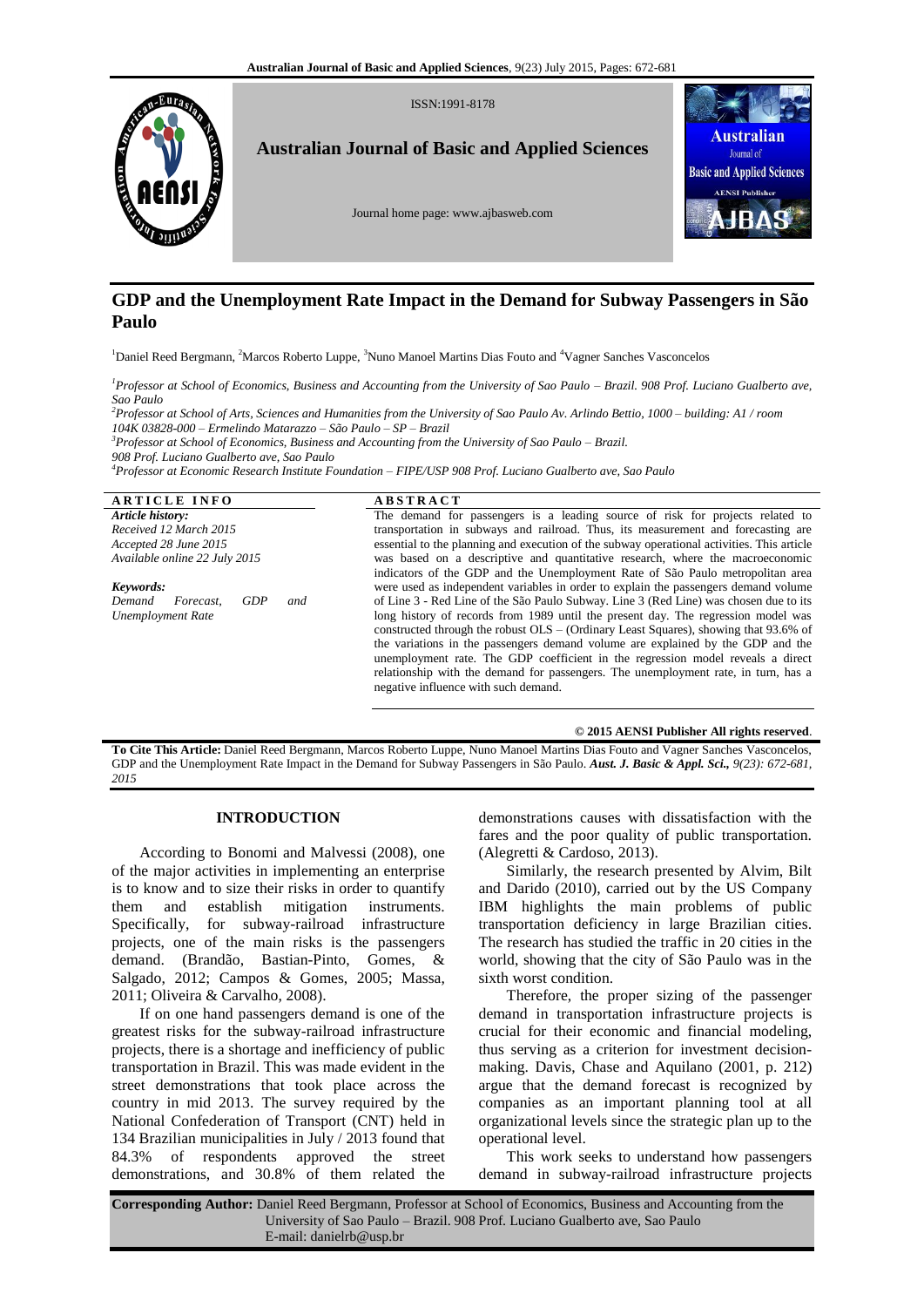can be influenced by the impact of economic indicators. In this context, the research question of this article is: what is the influence of the indicators GDP and Unemployment Rate in the passengers demand of the subway in São Paulo?

The central objective of this work is, through multiple linear regression analysis, to identify a passenger demand forecasting model for the Line 3 – Red Line - of the São Paulo Subway, taking into account the GDP and the Unemployment Rate in the Metropolitan Area of São Paulo.

Initially it was carried out a brief conceptual review of the theoretical axes dealt in this work. Thereafter it was presented: the adopted methodological procedures, the results and discussions, and finally the conclusions and final considerations of the study.

# *Theoretical reference:*

Considering the definition of complexity suggested by Baccarini (1996), the subway-railroad infrastructure projects can be classified as complex projects, given the large number of variables to be controlled, the project size, the technology aggregate level, the long deadlines and the number of experts involved.

The capital costs, the implementation deadlines, and the quantity of stakeholders in this type of venture make it a project of considerable level of uncertainty. Brinco (2012) mentions a maturity of 5 up to 8 years for the construction of a subwayrailroad project, at an average cost per kilometer, in the case of São Paulo Subway, around US\$ 130 million.

In this context, it is presented hereinafter a conceptual review of the main theoretical axes involved in this work.

# *Passengers infrastructure projects:*

As claimed by Brandão and Saraiva (2007, p. 1037) infrastructure projects are strongly affected by political and regulatory considerations due to their large amount of funds and maturation deadlines and also because they cover services considered essential to society. Thus, for the private sector to invest in this type of projects, knowledge and mitigation of risks are key tools.

According to Pastori (2007), in order to undertake more investments in infrastructure, Brazilian government has been trying since 2004

through the law of Public-Private Partnership (PPP), to make feasible an investment volume higher than the one which would be possible through traditional funding mechanisms.

It is worth mentioning that recently the first attempt to auction the Line 6 of the subway through the PPP (Public Private Partnership) was a failure. According to Dantas (2013), the problem was the risk that the private sector was running being obliged to bear the costs of expropriations; in a second attempt to auction the Line 6, after the state government bears the risks of expropriation, the auction was successful.

Particularly in the subway-railway infrastructure undertakings, one of the main risks is the demand for passengers, as evidenced by (Brandão *et al*, 2012; Mass., 2011; Oliveira & Carvalho, 2008; Campos & Gomes, 2005; Flyvbjerg, 2007), as the passenger demand is the primary generator factor of operational revenue in this type of venture. Thus, the passenger demand forecast is fundamental for the correct economic and financial modeling of these investments.

# *Demand forecast:*

Davis *et al*. (. 2001, p 213) present a general overview of techniques and the most common models used for the demand forecasting, dividing them into two techniques: i) qualitative; and ii) quantitative. They present as qualitative techniques: i) the Delphi method; ii) the market research; and iii) the historical analogy. As for the quantitative techniques they are subdivided into two groups: i) time-series analysis; and ii) the causal techniques. As time series analysis techniques, the authors present the: i) simple moving average; ii) exponential smoothing; iii) regression analysis; and iv) trend projection. For the causal techniques it is presented: i) regression analysis; ii) the input-output models (the I/O models; and iii) the main indicators.

To Fouto, Angelo, Zwicker and Luppe (2011, p. 3), the demand forecasting techniques are complementary, and the planning areas of the organizations blend different approaches so as to achieve the best results.

Table 1 shows, for some demand forecast methods, the forecast time horizon, the complexity, the accuracy of the model and the amount of data required for such forecast.

**Table 1:** Comparison of demand forecasting techniques

| Forecasting                | Technique | Method                       | Accuracy       |
|----------------------------|-----------|------------------------------|----------------|
| <i><b>Oualitative</b></i>  |           | Delphi                       | Average or Low |
| Quantitative               |           | Simple Moving Average        | Satisfactory   |
| <i><b>Ouantitative</b></i> |           | <b>Exponential Smoothing</b> | Satisfactory   |
| Ouantitative               |           | <b>Regression Analysis</b>   | High           |

Source: Adapted from Davis *et al*. (2001, p. 214)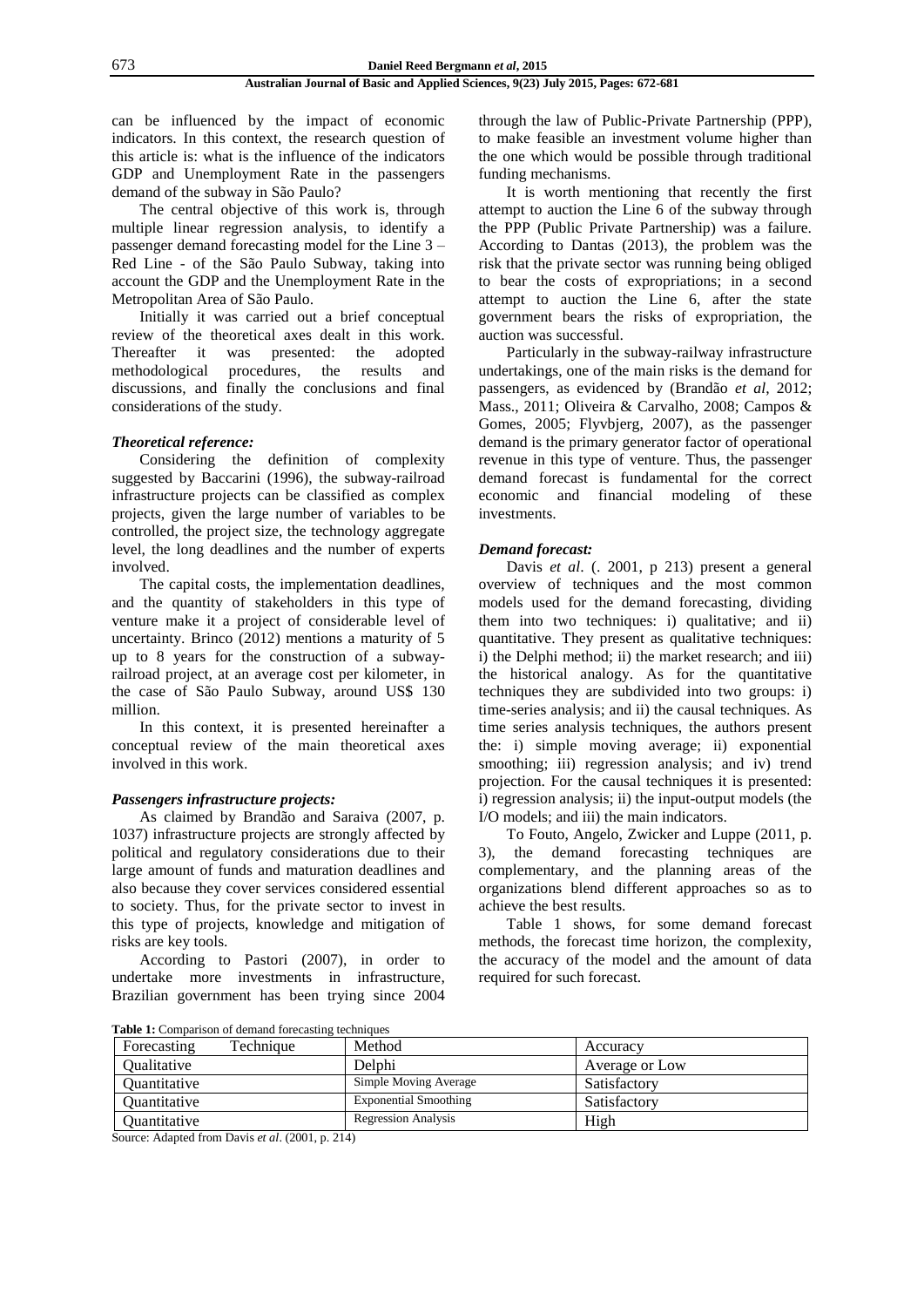Specifically, on the financial modeling of subway-railway infrastructure projects, it is desired to know the passenger demand at the beginning of the venture commercial operation, where the building takes around 6-8 years.

That is, it is desired to predict the long term demand, therefore, in accordance with Table 1, the indicated methods are: i) Method Delphi; and ii) regression analysis. However, it should be borne in mind that the longer the forecast horizon, the lower the estimates accuracy, since many of the factors that influence the results may change hence a long forecast horizon entails a greater risk. (Reis, 2007, p. 58).

As for the methods for long-term demand forecasts, Davis *et al*. (2001) state that: i) the Delphi Method is an interactive learning process, where a specialized group answers a questionnaire, which is compiled by a mediator, and, based on the responses, another questionnaire is developed and applied again to the group. The process continues until a consensus is reached; ii) in the regression analysis, time series type, the goal is to adjust a sequential line of historical data where the data are usually timerelated, being the most common technique the least squares one; and iii) the regression analysis, causal type, which is similar to the regression analysis time series type, however, here there can be multiple variables which affect the forecast.

For the qualitative techniques, which is the case of the Delphi method, Davis *et al*. (2001) state that there is an aspect of subjectivity, since they are based on opinions and that their use takes place when there are no historical data.

The quantitative techniques of time series type are defined by Morettin and Toloi (2006) as any set of observations ordered in the time, in which the data sequence is essential, since the observations present a correlation with each other. As for the quantitative techniques of causal type, Davis *et al*. (2001) state that they seek to identify cause-effect relationships between the variable to be forecasted and other essential factor or factors in the environment, other than time.

# *Regression analisis:*

Fávero, Belfiore, Chan and Silva (2009) present the regression analysis as a modeling technique where a set of variables (known as independent, explanatory or predictive) can influence one or more variables (known as dependent or explained) representing the phenomenon which will be studied. This technique allows the creation of forecasting models, that is, getting into the model with the explanatory variables one gets as output the forecast of the explained variables.

Due to the type of curve (functional form) that the dependent variable assumes in relation to the explanatory variable, the regression analysis is classified into: i) linear regression, where the functional form of the curve is linear; or ii) nonlinear regression for all other possible functional forms (exponential, quadratic, etc.).

Another classification takes place in relation to the amount of explanatory variables, thus, the regression analysis can be divided into: i) simple regression where there is only one explanatory variable; and ii) multiple regression, where there are more than one explanatory variable, this being an analysis of multivariate type.

So, to use this technique it is necessary to determine what the best model of functional form to use. Favero *et al*. (. 2009, p 365) present as decision criteria: i) the choice of the specification that meets the assumptions; and ii) the biggest adjustment coefficient (R²).

The  $\mathbb{R}^2$  adjustment coefficient is a measure that shows how much the independent variables performance explains the dependent variables variation. Its value can range from 0 to 1, and the closer to the unit, the better the explanation of the dependent variable performance. (Favero *et al*., 2009).

### *Economic indicators:*

According to Guerra (2012), the conceptualization of the metric indicator is a difficult and complex task, and trough the understanding compilation of several authors, he defines indicator as "instruments that enable to identify and measure aspects related to a particular concept, phenomenon problem or result of an intervention in the reality" (p. 10).

Jannuzzi (2001, cited by Guerra (2012, pp. 10- 11) proposes taxonomy where the indicators are related in four classifying groups, namely:

i) by the thematic area of reference, such as health, education, among others;

ii) by the complexity, as follows: 1) the objective indicators, which are built through statistical data, and refer to the reality data, such as unemployment rate, among others; and 2) the subjective indicators, which are based on the perception of a particular social group concerning a proposed topic, such as the opinion polls;

iii) by the extent intended to be measured, as follows: 1) the analytical indicators used in the analysis of specific issues, such as the infant mortality rate; and 2) the synthetic indicators that propose the observation of the social reality as of the combination of a set of measures into a single indicator, such as the Human Development Index (HDI);

iv) by the flow implementation management, as follows: 1) input indicators, which measure the funds allocation in the social policies implementation; 2) process indicators, which reflect the effort expended in running a public program; 3) outcome indicators, which are used for the purpose of measuring the effectiveness in the fulfillment of the program goals;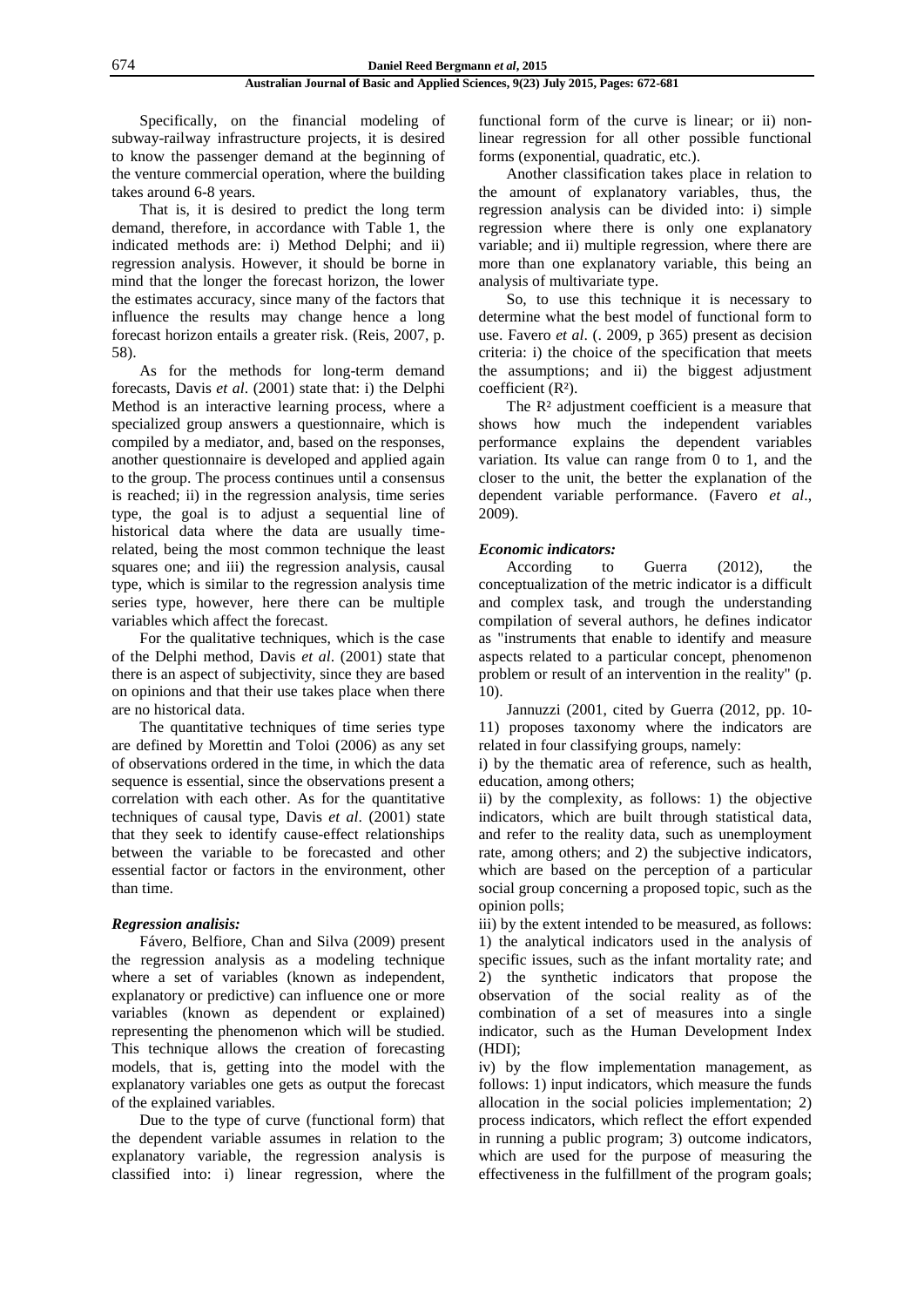and

v) impact indicators that seek to measure the effects resulting from the public programs implementation.

The Brazilian Institute of Geography and Statistics (IBGE), the body that coordinates the Brazilian statistical system, consolidates the indicators of some of its major publications, classifying them in: i) economic; ii) social; and iii) environmental. (Brazil, 2010, p. 28)

Baumohl (2012) defines the economic indicators as statistical measures of the market economic conditions or a specific sector of the economy, and states that they are produced to support the economic analysis as a representation of the economical performance in a specific sector at a certain time.

The economic indicator Gross Domestic Product (GDP) is the global production of goods and services of a country. In this calculation it is discounted the expenses with the inputs used in the production process during the fiscal year. This production is measured by the sum of the overall gross added value generated by all the country's economic activities which covers the sectors: agribusiness, industrial and services. The GDP is measured by IBGE in accordance with the methodology proposed by the United Nations (UN). (Ribeiro, Teleginski, Souza, & Gugelmin, 2010).

The Unemployment Rate Indicator is also measured by IBGE through the Monthly Employment Survey (PME). The data are obtained from a probabilistic sample in the Metropolitan Areas of Recife, Salvador, Belo Horizonte, Rio de Janeiro, Sao Paulo and Porto Alegre. The Unemployment Rate is the ratio between the number of unemployed persons (looking for a job) and the number of economically active persons in a particular reference period. (IBGE, 2013).

### *Methodology:*

Due to the general objective of this study, it was used the descriptive research, according to the classification carried out by Gil (2002, p. 42), where the goal is the description of the characteristics of a specific population or phenomenon or also the establishment of relationships among variables. The author also notes that, generally, this type of research takes, as a technical procedure (strategy / method), the form of a survey.

The survey technical procedure involves obtaining information from a large group, about the studied problem, followed by quantitative analysis, reaching the conclusions corresponding to the data collected. (Gil, 2002, p. 50). In this paper it was used the survey as a technical procedure.

The central objective of this work is, through multiple linear regression analysis, to identify a passenger demand forecasting model for the Line 3 – Red - of the São Paulo Subway, depending on the Brazilian Gross Domestic Product and the Unemployment Rate of the Metropolitan Area of São Paulo.

It was used the following indicators: Brazilian GDP and Unemployment Rate in the Metropolitan Area of São Paulo (RMSP) as explanatory variables in a passenger demand growth forecast model, which is the dependent variable through a regression analysis . As historical passenger demand data, it was used an annual database of passenger entries in the Line 3 - Red – São Paulo Subway in the period 1989 up to 2012.

### *Line 3 – red – sao paulo subway:*

The "Companhia do Metropolitano de Sao Paulo" - Sao Paulo Subway commercially operates the subway system in the city of São Paulo since 1974. Currently four lines are operated, carrying about 4.5 million passengers / day.

Line 3 - Red connects the neighborhoods of Barra Funda up to Itaquera connecting the West and the East zones of the city, in a length of 22 km and 18 stations. During peak hours, this line operates with 40 trains (240 cars) and a minimum break between trains (*headway*) of 104 seconds.

The start of commercial operation of this line occurred in 1979; however, it was only at the end of 1988, with the openings of Itaquera (Oct/1988) and Barra Funda (Dec/1988) stations that the line reached the current configuration. It is the busiest line of the São Paulo Subway, and in 2012 the average demand on weekdays, was 1.191 million passengers.

Taking into account the capability of the trains to transport about 2,100 passengers with a *headway* of 104 seconds, during one hour, it follows that the capacity of this line is of around 72,692 passengers per hour.

#### *The passengers demand:*

Passengers demand is the amount of people who use the subway system. In this work, as the focus is on passengers demand data for economic and financial modeling, what matters is the total amount of users thus it was acquired the annual data of Line 3 passenger entry between the years 1989 to 2012, i.e. soon after the line reaches the current setting. This period totaled 24 measurements presented graphically in Graph 1.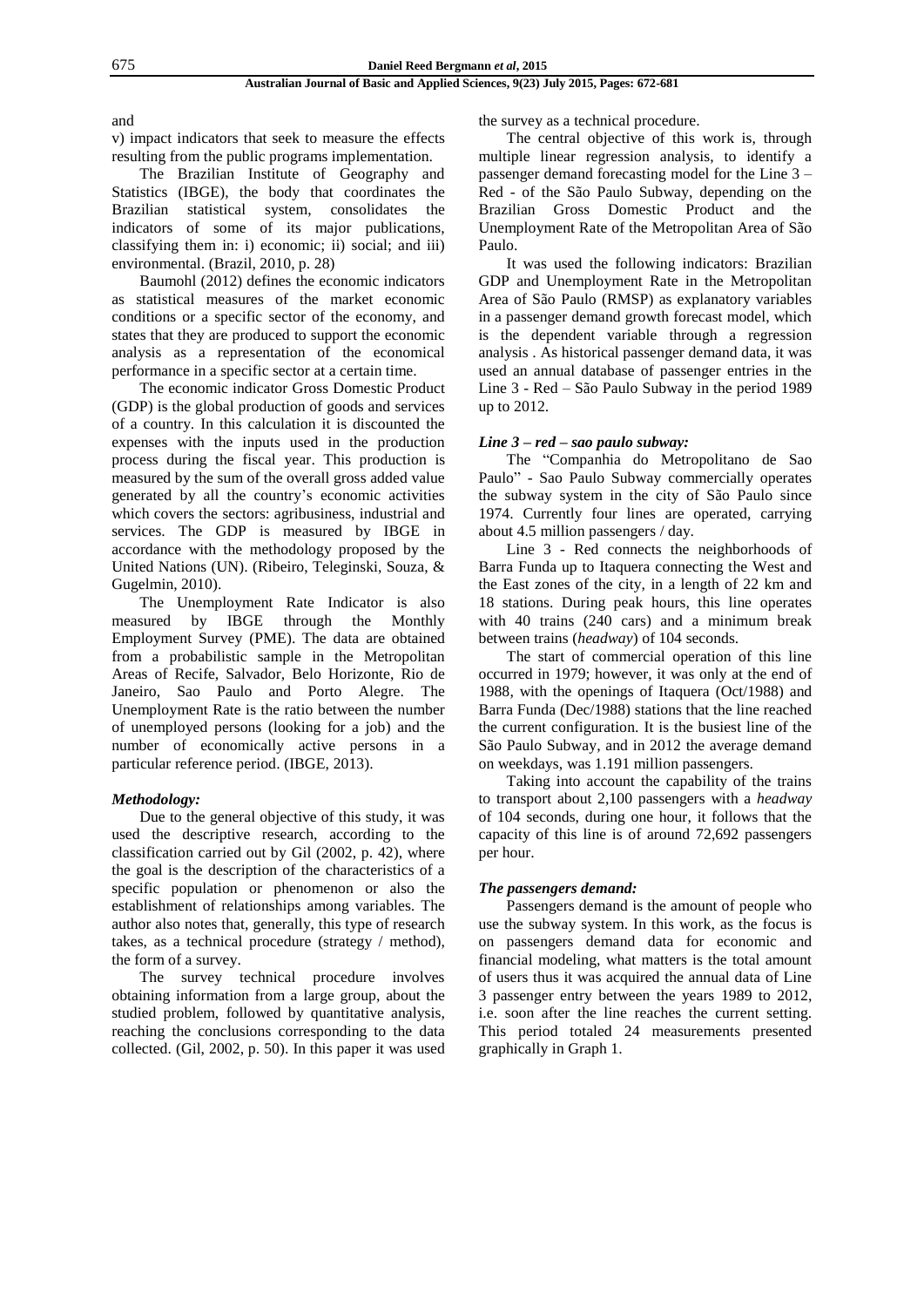

**Graph 1:** Passengers entry on Line 3 - Red - São Paulo Subway. Frequency: Annual from 1989 to 2012.

Source: Operation Management - São Paulo Subway. Unit: Passengers.

Source: Database of the São Paulo Subway, adapted by the authors

Graph 1 presents the annual passengers data entries, the demand seasonality in the months of January and July; vacation characteristics, typical in these months of the year, becomes transparent in this analysis.

In many demand forecasting studies, binary variables (dummy type) are used for treating the seasonality phenomenon, however, as the focus of this work is the long-term forecast, seasonality will not be addressed here, since what matters is to know the total amount of users in the year for the project's cash flow construction.

### *Indicators gdp and performance rate:*

The indicators of Brazilian Gross Domestic Product and Unemployment Rate in the Metropolitan Area of São Paulo were acquired from the Applied Economic Research Institute (IPEA) and are presented in Graphs 2 and 3







Comment: Frame: National Accounts. Obs.: Central Bank estimate. Updated: Nov. 01, 2013. Source: IPEA data, adapted by the authors.



**Graph 2:** Unemployment rate in the Metropolitan Area of São Paulo (RMSP). Frequency: Annual from 1989 up to 2012. Source: Foundation State System of Data Analysis, Employment and Unemployment Survey (Seade / PED). Unit: (%). Comment: Frame: Unemployment rates, by type - Metropolitan Area of São Paulo, São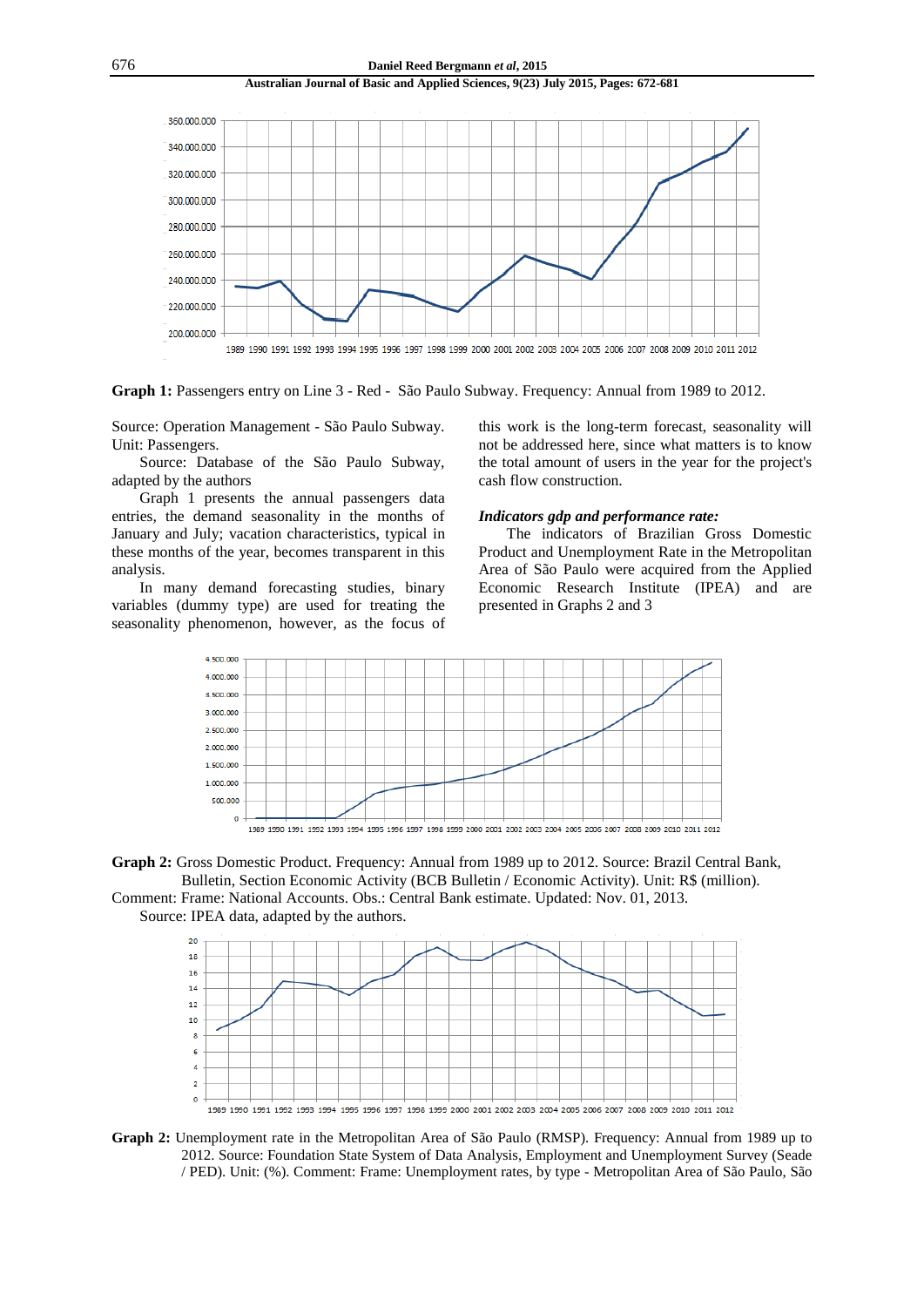Paulo and other municipalities of the Metropolitan Area of São Paulo. In: [http://www.seade.gov.br.](http://www.seade.gov.br/) Obs.: Metropolitan Area of São Paulo (RMSP). It includes hidden unemployment (precarious jobs and unemployment by discouragement) and open unemployment. Updated: Oct. 31, 2013. **Source:** IPEA data, adapted by the authors.

All these data were processed quantitatively, aided by multivariate analysis of causal multiple linear regression - *stepwise* procedure in order to foresee the passengers demand and their causal relationships.

For predicting the passengers demand in the Line 3 – Red - after the year 2012 it were collected the GDP forecast data and the Unemployment Rate. The *long-term baseline projections* Report, No. 9, of the Organization for Economic Cooperation and Development (OECD) presents projections of these indicators up to the year 2060. (OECD, 2013).

Table 2 presents the projections for the period 2013-2020, according to the report of the OECD (2013), and the years 2013 to 2015, have been updated based on the latest forecasts of the OECD.

**Table 2:** Brazilian GDP and Unemployment Rate projections

|                                                        | 2013            | 2014            | 2015                   | 2016                              | 2017 | 2018     | 2019         | 2020               |  |
|--------------------------------------------------------|-----------------|-----------------|------------------------|-----------------------------------|------|----------|--------------|--------------------|--|
| GDP(%)                                                 | <u>ົ</u><br>ن ک | $\sim$<br>سترمت | $\sim$ $\epsilon$<br>ت | 4.21                              | 4.03 | 3.88     | $\sim$ $\pi$ | 2.70<br><u>. v</u> |  |
| (96)<br>UR                                             | 7.60            | 7.50            | .41                    | $\sim$<br>$\overline{ }$<br>ככ. ' | 7.26 | 719<br>. | - 14         | 7.09               |  |
| 2013), adapted by the authors<br>Source: Report (OECD, |                 |                 |                        |                                   |      |          |              |                    |  |

#### *Results:*

Initially it was carried out a descriptive analysis of the studied variables, Table 3 presents the values: Mean, Standard Deviation, Minimum and Maximum, being the number of samples (N) equal to 24.

**Table 3:** Descriptive statistics of the studied variables.

| Variables                                               | Mean        | Standard   | Minimum     | Maximum     |
|---------------------------------------------------------|-------------|------------|-------------|-------------|
|                                                         |             | Deviation  | Value       | Value       |
| Annual entries of Passengers in L3-<br>Red [Passengers] | 256.180.022 | 42.661.404 | 209.374.806 | 353.508.563 |
| Unemployment rate in the RMSP [%]                       | 14.88       | 3,16       | 8.83        | 19,88       |
| Brazilian GDP [R\$ (million)]                           | .594.302    | 1.367.171  | 0.426       | 4.402.537   |

Source: Output Report of the SPSS (Statistical Package for the Social Sciences), adapted by the authors.

Table 4 presents the correlation matrix of the studied variables with the Pearson correlation coefficients (r), in parentheses, and their respective statistical significance (P-value).

**Table 4:** Matrix of correlations and statistical significance of the studied variables

|                               | Passengers  | Unemployment | <b>Gross Domestic Product</b> |
|-------------------------------|-------------|--------------|-------------------------------|
|                               | Entry       | Rate         |                               |
| Passengers                    | (1,000)     | $(-0, 393)$  | (0,925)                       |
| Entry                         | ------      | 0.029        | 0.000                         |
| Unemployment                  | $(-0, 393)$ | (1,000)      | $(-0, 108)$                   |
| Rate                          | 0.029       | ------       | 0.307                         |
| <b>Gross Domestic Product</b> | (0,925)     | $(-0,108)$   | (1,000)                       |
|                               | 0,000       | 0,307        | ------                        |

Source: Output Report of the SPSS (Statistical Package for the Social Sciences), adapted by the authors.

Analyzing the results in Table 4, and adopting the classification proposed by Franzblau (1958) for the correlation coefficients, it follows that:

i) Among the variables: Demand for Passengers and Unemployment Rate, there is a weak negative correlation, significant to the significance level  $\alpha$  = 0.05. Where: The Pearson correlation coefficient equal to  $(r) = -0.393$ . Thus, as the Unemployment Rate decreases, the Passengers Demand increases, indicating the existence of a significant relationship between these variables.

ii) Among the variables: Passengers Entry and Gross Domestic Product, there is a strong positive correlation, significant to the significance level  $\alpha$  = 0.05. The Pearson correlation coefficient  $(r) = +$ 0.925. As the Gross Domestic Product increases the passenger demand follows the same trend, indicating a strong relationship between the variables.

iii) Among the independent variables: Gross Domestic Product and Unemployment Rate, there is no significant correlation at a significance level  $α =$ 0.05, indicating that the variable Gross Domestic Product affects very little the variable Unemployment Rate and therefore it does not incur in the problem of multicollinearity in the multiple regression models.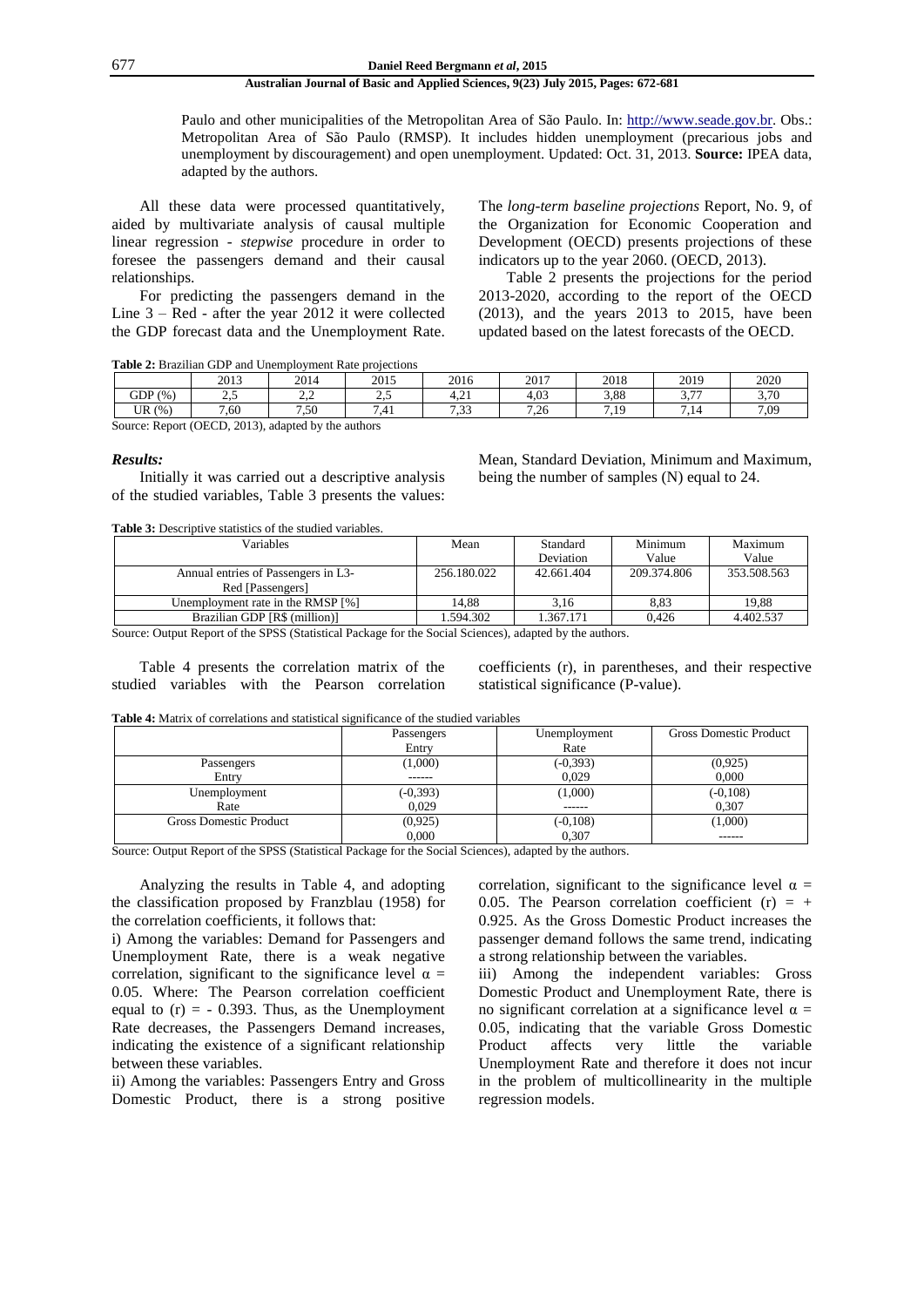

**Graph 4:** Dispersion of the independent variable Unemployment Rate (%) in the RMSP according to the number of Passengers Entry in the Line 3 São Paulo Subway.

Source: Output Report of the SPSS, adapted by the authors. Fonte: Relatório de saída do SPSS, adaptado pelos autores.



**Graph 5:** Dispersion of the independent variable Gross Domestic Product according to the number of Passengers Entry in the Line 3 São Paulo Subway.

Source: Output Report of the SPSS, adapted by the authors.

Graphs 4 and 5 present the relationship of the two independent variables: i) Unemployment Rate% in the RMSP; and ii) Brazilian GDP depending on the dependent variable - Passengers Entry.

It is noticed that in Graph 4, two characteristics of the passengers demand of Line 3 according to the

#### *Unemployment Rate in the RMSP:*

i) when the Passengers Entry is around the 220 million passengers/year, that is, close to the initial demand of this line (1989 - Graph 1), the demand is uncoupled from the Unemployment Rate, that is, its value does not tend to vary according to the Unemployment Rate;

ii) from the time that the demand is out of the initial

demand level, there is an inversely proportional relationship with the Unemployment Rate, so that when the latter decreases, the passenger demand increases.

As for the Graph 5, it is observed that the Demand for Passengers is directly related to the Brazilian GDP.

Table 5 presents the results of multiple linear regression, using the *stepwise* procedure and the robust minimum squares ordinary procedure in order to overcome the problems of Heterocedasticity and autocorrelation of the residuals. The independent variables are the GDP and the Unemployment Rate and the dependent variable is represented by the Passengers Demand Line 3 - Red – São Paulo Subway.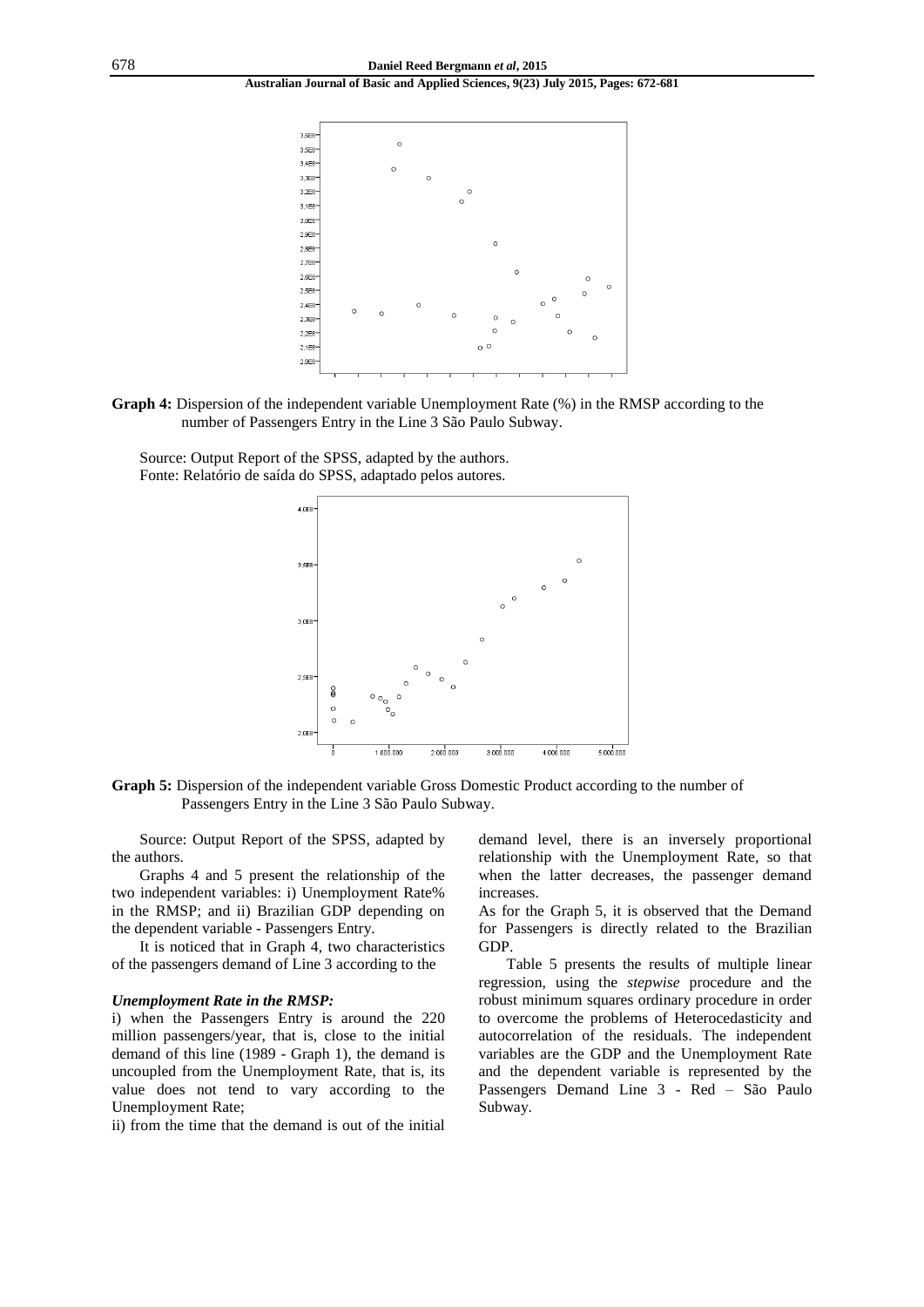|              | Coefficients   | t-Test   | Sig   | Beta     | Confidence Interval |              | Statistics of |       |
|--------------|----------------|----------|-------|----------|---------------------|--------------|---------------|-------|
|              |                |          |       | Standard | of 95% for $B$      |              | Colinearity   |       |
|              |                |          |       |          | Inferior            | Superior     | Tolerance     | VIF   |
| Constant     | 271.367.416,0  | 23.645   | 0.000 | ------   | 247.499.998         | 295.234.834  | ------        |       |
| Gross        | 27,9           | 16,832   | 0.000 | 0.893    | 24,4                | 31,3         | 0.988         | 1.012 |
| Domestic     |                |          |       |          |                     |              |               |       |
| Product      |                |          |       |          |                     |              |               |       |
| Unemployment | $-4.004.648.6$ | $-5.586$ | 0.000 | $-0.296$ | $-5.495.622$        | $-2.513.675$ | 0.988         | 1.012 |
| Rate         |                |          |       |          |                     |              |               |       |

**Table 5:** Results of Multiple Linear Regression - procedure *stepwise*

Source: Output Report of the SPSS, adapted by the authors.

Analyzing the results of Table 5, it follows that: There is a statistically significant relationship between the GDP and the Unemployment Rate with the Demand for Passengers of Line 3 - Red - São Paulo Subway showing 95% of confidence. The model does not present Colinearity problems, since the resulting statistical VIF (*Variance Inflation Factor*) is less than 5 (VIF =  $1.012 \le 5$ ) according to Favero *et al*. (2009).

Table 6 presents a summary of the results obtained through the multiple linear regression model.

**Table 6:** Summary of the Multiple Linear Regression Model, procedure *stepwise.*

|                                                            | $R^2$ | $R2$ Adjusted | Standard Error of the | Durbin-Watson |  |  |  |  |
|------------------------------------------------------------|-------|---------------|-----------------------|---------------|--|--|--|--|
|                                                            |       |               | Estimate              |               |  |  |  |  |
| 0.970                                                      | 0.942 | 0.936         | 10.785.893.85         | 0.985         |  |  |  |  |
| Source: Output Report of the SPSS, adapted by the authors. |       |               |                       |               |  |  |  |  |

It can be stated that 93.6% of The Demand for Passengers is influenced by the GDP and the Unemployment Rate. This high value of R squared reinforces the use of this model for predicting the Demand for Passengers on an annual basis. The Durbin-Watson test was of 0.985. According to Favero *et al*. (2009, p. 397), so that there is no selfcorrection of the residue, this statistic must stay close to the value 2 (two). Thus, the model in question may present the problem of the residue autocorrelation. As there was the use of the method of ordinary least squares, there is no need for adjustments in the model variables in order to reduce the harmful effects of the residue autocorrelation and heteroscedasticity.

The difference between the actual dependent variable and its estimated value is known as residue. Table 7 presents the obtained residue statistics.

**Table 1:** Residue Statistics

|                                    | Minimum          | Maximum        | Mean           | Standard<br>Deviation |
|------------------------------------|------------------|----------------|----------------|-----------------------|
| <b>Predicted Value</b>             | 211.595.872.00   | 350.738.400,00 | 256.180.022.63 | 41.397.777.616        |
| Residues                           | $-22.566.832.00$ | 21.681.578.00  | 0.000          | 10.306.278.44         |
| <b>Predicted Value</b><br>Standard | $-1.077$         | 2.284          | 0.000          | 1.000                 |
| <b>Standard Residue</b>            | $-2.092$         | 2.010          | 0.000          | 0.956                 |

Source: Output Report of the SPSS, adapted by the authors.

The residues analysis investigates the regression model suitability based on the residues that should have an approximately normal distribution. The Jarque-Bera test presented a P-value of 0.4567, indicating that the residues follow a normal distribution with 95% of confidence.

#### *Conclusions:*

This study aimed to verify whether the Gross Domestic Product and the Unemployment Rate significantly influences the Passengers Demand in subway and railway infrastructure projects. To that end, it was studied the influence of the Brazilian GDP and the Unemployment Rate in the São Paulo Metropolitan Area in the Passengers Demand of Line 3 - Red - of São Paulo Subway in the 1989- 2012 period.

The research was descriptive, establishing relationships between the variables Passengers Demand, GDP and Unemployment Rate. As a technical procedure, the survey was used, which involved obtaining 24 annual historical data of the variables involved, from January 1989 up to 2012. The estimation window covers a long period in order to bring robustness to the estimated parameters.

The regression model used the method of robust ordinary least squares in order to avoid the harmful effects on the estimation of the residues autocorrelation parameters and the heteroscedasticity.

Evidence shows that the Demand for Passenger of the Line 3 - Red – of the São Paulo Subway can be satisfactorily explained by the variations in the GDP and in the Unemployment Rate with 95% of confidence. The R squared of the model was of 93.6%, indicating that the resulting model equation can be efficiently applied for prediction purposes in an annual database.

As contributions of this work it stands out the possibility of passenger demand forecast depending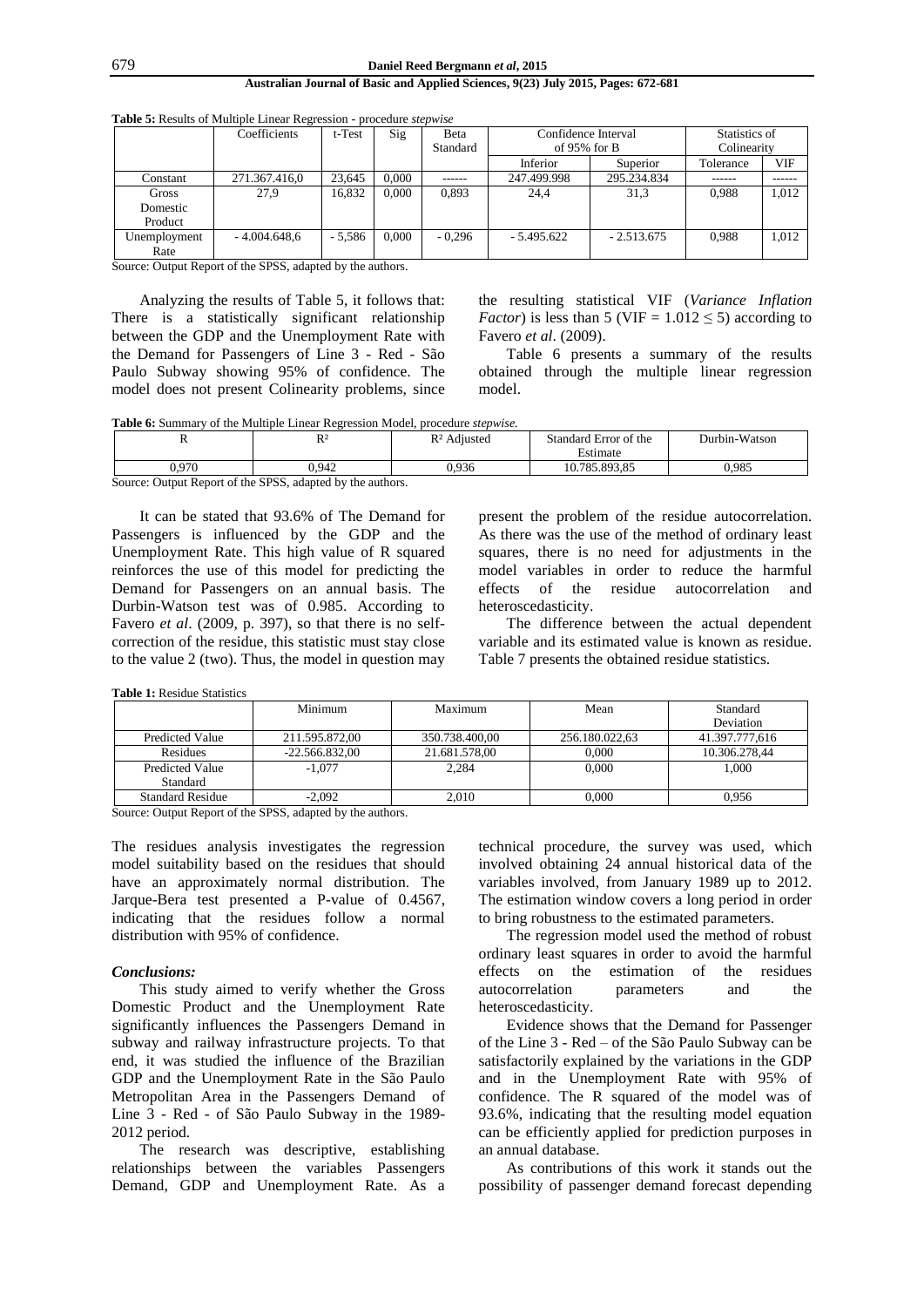on economic indicators, since for these indicators there are already several forecast models by the traditional economic theory. With this in hand, it is possible to develop a cash flow modeling of subwayrailway infrastructure projects and thereby define its economic feasibility by the Internal Rate of Return or Net Present Value.

As limitations of the study there is the fact that it was only used historical data of a single subway line, which can compromise the use of the model in other lines. In this regard, as suggestions for future researches, it is suggested the application of the forecasting model proposed in this work in other lines of subway and rail systems, as well as using the time series techniques and neural networks for comparative purposes.

# **REFERENCES**

Alegretti, L. and D. Cardoso, 2013. Manifestações no Brasil. Caderno de Política. Jornal. Recuperado 18 de janeiro de 2014, de [http://www.estadao.com.br/noticias/nacional,843](http://www.estadao.com.br/noticias/nacional,843-aprovam-manifestacoes-mostra-pesquisa-cnt,1054013,0.htm) [aprovam-manifestacoes-mostra-pesquisa](http://www.estadao.com.br/noticias/nacional,843-aprovam-manifestacoes-mostra-pesquisa-cnt,1054013,0.htm)[cnt,1054013,0.htm](http://www.estadao.com.br/noticias/nacional,843-aprovam-manifestacoes-mostra-pesquisa-cnt,1054013,0.htm)

Alvim, B.G., K.V. Bilt de, G.B. Darido, 2010. Evolução e Tendências na Implantação e Financiamento dos Sistemas de Transporte Público Sobre Trilhos (p. 51). São Paulo: Associação dos Engenheiros e Arquitetos de Metrô - AEAMESP.

Baccarini, D., 1996. The concept of project complexity—a review. International Journal of Project Management, 14(4): 201–204.

Baumohl, B., 2012. The Secrets of Economic Indicators: Hidden Clues to Future Economic Trends and Investment Opportunities. FT Press.

Bonomi, C.A., O. Malvessi, 2008. Project Finance no Brasil: Fundamentos e estudo de casos. São Paulo: Atlas.

Brandão, L.E.T., C. Bastian-Pinto, L. de, L.L. Gomes, M.S. Salgado, 2012. Incentivos governamentais em PPP: uma análise por opções reais. Revista de Administração de Empresas, 52(1): 10–23.

Brandão, L.E.T., E.C.G. Saraiva, 2007. Risco privado em infra-estrutura pública: uma análise quantitativa de risco como ferramenta de modelagem de contratos. RAP–Revista de Administração Pública. Rio de Janeiro, 41(6): 1035–67.

Brasil, 2010. Indicadores de programas: Guia Metodológico. Ministério do Planejamento, Orçamento e Gestão.

Brinco, R., 2012. Mobilidade urbana e transporte público: sobre a oportunidade de implantação de sistemas metroviários. Indicadores Econômicos FEE, 40(1): 105–116.

Campos de, L.C.S., L.F.A.M. Gomes, 2005. Avaliação de risco no transporte urbano: uma aplicação ao Metrô do Rio de Janeiro. Revista de Administração Contemporânea, 9(1): 103–124.

Dantas, T., 2013. Governo assume desapropriações da futura Linha 6 - saopaulo - Estadao.com.br. Estadão. Recuperado 18 de janeiro de 2014, de [http://www.estadao.com.br/noticias/impresso,govern](http://www.estadao.com.br/noticias/impresso,governo-assume-desapropriacoes-da-futura-linha-6-,1062129,0.htm) [o-assume-desapropriacoes-da-futura-linha-6-](http://www.estadao.com.br/noticias/impresso,governo-assume-desapropriacoes-da-futura-linha-6-,1062129,0.htm) [,1062129,0.htm](http://www.estadao.com.br/noticias/impresso,governo-assume-desapropriacoes-da-futura-linha-6-,1062129,0.htm)

Davis, M.M., R.B. Chase, N.J. Aquilano, 2001Fundamentos Da Administração Da Produção. Bookman.

Dos Reis, S.A., 2007. Demanda por Transporte Ferroviário: o caso do transporte de açúcar na malha ferroviária da Região Centro-Sul. Pontíficia Universidade Católica do Rio de Janeiro, Rio de Janeiro. Recuperado de [http://www.lambda.maxwell.ele.puc-](http://www.lambda.maxwell.ele.puc-rio.br/11490/11490_1.PDF)

[rio.br/11490/11490\\_1.PDF](http://www.lambda.maxwell.ele.puc-rio.br/11490/11490_1.PDF)

Fávero, L.P., P.P. Belfiore, B.L. Chan, F.L. Silva, 2009. Análise de dados: modelagem multivariada para tomada de decisões. Elsevier.

Flyvbjerg, B., 2007. Cost Overruns and Demand Shortfalls in Urban Rail and Other Infrastructure (arXiv e-print No. 1303.7402). Recuperado de <http://arxiv.org/abs/1303.7402>

Fouto de, N.M.M.D., C.F. Angelo, R. Zwicker, M.R. Luppe, 2011. Séries temporais e redes neurais: uma análise comparativa de técnicas na previsão de vendas do varejo brasileiro. BBR-Brazilian Business Review, 8(2): 1–21.

Franzblau, A.N., 1958. A primer of statistics for non-statisticians. Harcourt, Brace.

Gerdau, J., 2013. Desinteresse na BR-262 foi causado por risco político, diz Gerdau. Valor Econômico. Recuperado 20 de setembro de 2013, de [http://www.valor.com.br/brasil/3272884/desinteresse](http://www.valor.com.br/brasil/3272884/desinteresse-na-br-262-foi-causado-por-risco-politico-diz-gerdau) [-na-br-262-foi-causado-por-risco-politico-diz-gerdau](http://www.valor.com.br/brasil/3272884/desinteresse-na-br-262-foi-causado-por-risco-politico-diz-gerdau)

Gil, A.C., 2002. Como Elaborar Projetos de Pesquisa (4º ed). São Paulo: Atlas.

Guerra, A.L., 2012. O uso de indicadores aplicados ao planejamento de políticas públicas em municípios abaixo de 50 mil habitantes. Recuperado de

[http://bibliotecadigital.fgv.br/dspace/handle/10438/1](http://bibliotecadigital.fgv.br/dspace/handle/10438/10060) [0060](http://bibliotecadigital.fgv.br/dspace/handle/10438/10060)

IBGE, 2013. Pesquisa Mensal de Emprego. Instituo Brasileiro de Geografia e Estatística. Recuperado 23 de novembro de 2013, de [http://www.ibge.gov.br/home/estatistica/indicadores/](http://www.ibge.gov.br/home/estatistica/indicadores/trabalhoerendimento/pme_nova/) [trabalhoerendimento/pme\\_nova/](http://www.ibge.gov.br/home/estatistica/indicadores/trabalhoerendimento/pme_nova/)

Massa, A.O.N., 2011. Uso da teoria de opções reais para valoração de garantias governamentais em projetos de infra-estrutura: uma aplicação no caso do trem de alta velocidade entre Rio de Janeiro e São Paulo (Dissertação de Mestrado em Administração). Instituto COPPEAD de Administração, Universidade Federal do Rio de Janeiro, Rio de Janeiro.

Morettin, P.A., C. Toloi, 2006. Análise de séries temporais. São Paulo: Blucher.

OECD, 2013. Long-term baseline projections, No. 91. Paris: Organisation for Economic Co-